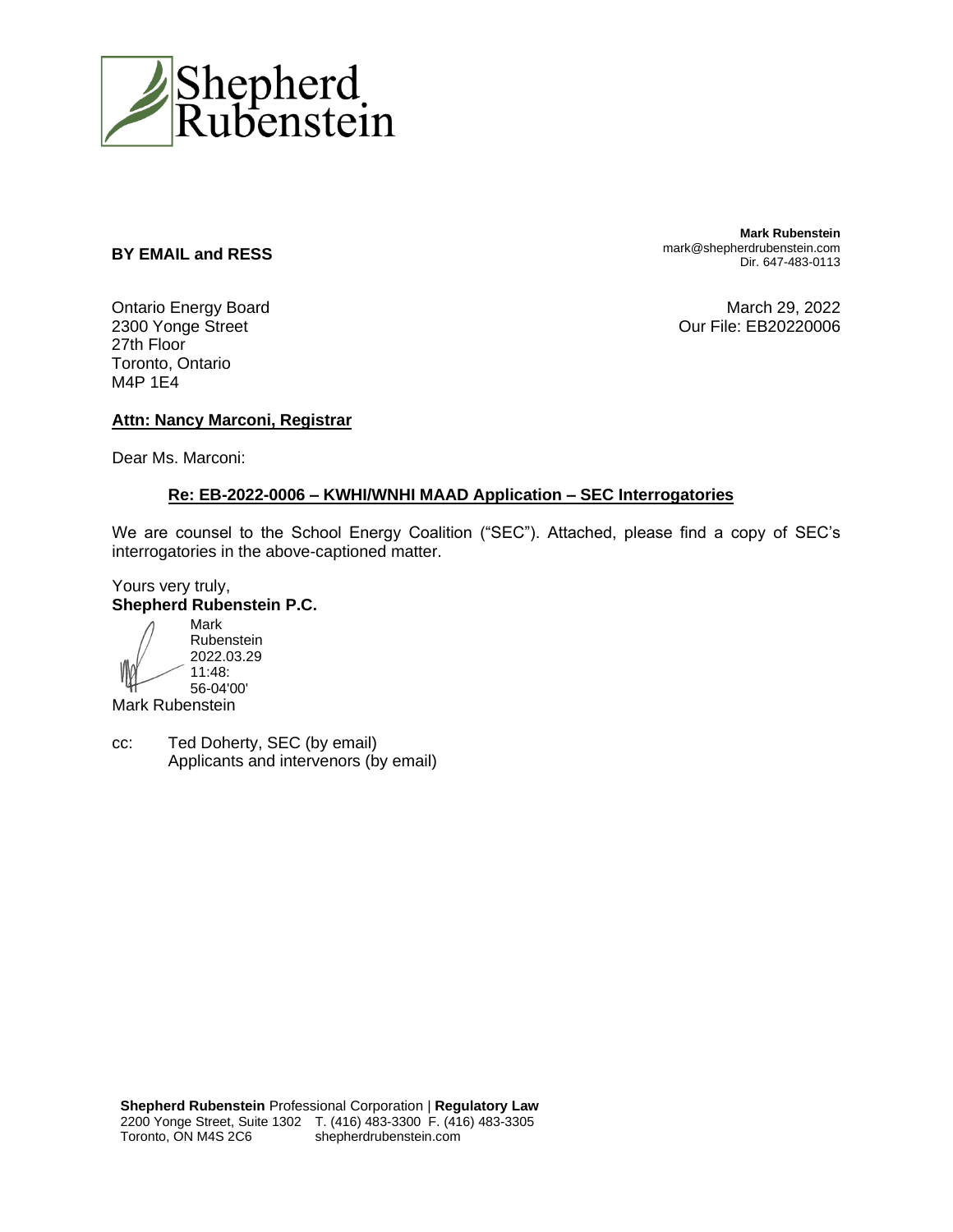#### **ONTARIO ENERGY BOARD**

**IN THE MATTER OF** an application by Kitchener-Wilmot Hydro Inc. and Waterloo North Hydro Inc. for leave for Merged Holdco to acquire control of Kitchener Power Corp. and Waterloo North Hydro Holding Corporation pursuant to section 86(2)(b) of the *Ontario Energy Board Act, 1998*;

**AND IN THE MATTER OF** an application by Kitchener-Wilmot Hydro Inc. and Waterloo North Hydro Inc. for leave to amalgamate to form LDC MergeCo made pursuant to section 86(1)(c) of the *Ontario Energy Board Act, 1998*;

**AND IN THE MATTER OF** an application by Kitchener-Wilmot Hydro Inc. and Waterloo North Hydro Inc. for leave for LDC MergeCo to track costs to the existing regulatory and deferral and variance accounts ("DVAs") currently approved by the Board for each service area and to seek disposition of their balances at a future date;

**AND IN THE MATTER OF** an application by Kitchener-Wilmot Hydro Inc. and Waterloo North Hydro Inc. for leave for LDC MergeCo to track the grossed-up PILs impact of the variance between the unsmoothed accelerated depreciation approach agreed to by Waterloo North Hydro Inc. in its 2021 Cost of Service Settlement Proposal (EB-2020-0059), and the effective PILs impact of the phase-out/elimination of the accelerated CCA anticipated to begin after 2023 and until LDC MergeCo's rebasing.

#### **INTERROGATORIES ON BEHALF**

#### **OF THE**

#### **SCHOOL ENERGY COALITION**

#### **SEC-1**

Please provide a copy of any business case or similar document provided to each of the KWHI and WNHI Board of Directors and/or their direct or indirect shareholders with respect to the approval transaction (either preliminary or final approval).

#### **SEC-2**

[p.28] Please revise Table 5 to include 2021 reliability information.

#### **SEC-3**

[p.31-p.36] Please provide a copy of the underlying spreadsheets, with all formulas intact, with respect to Tables 6-9, and Figures 1-3.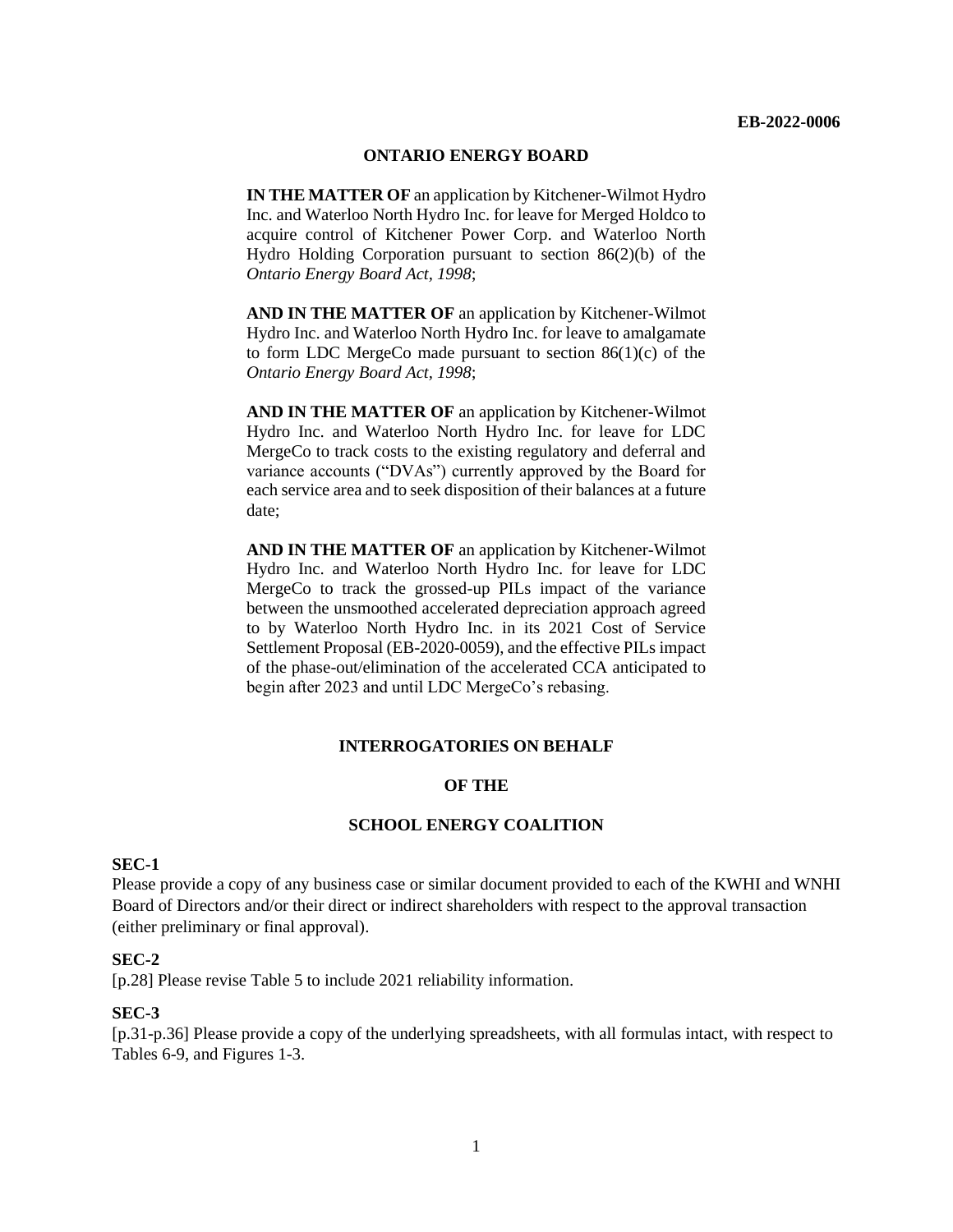## **SEC-4**

[p.31-36] Please provide 2020 and 2021 actual OM&A, OM&A costs per customer, gross capital expenditures, net capital expenditures, distribution revenue, and distribution revenue per customer, for each of WNH and KWHI.

## **SEC-5**

[p.31, Table 6] Please provide a detailed breakdown of the forecast OM&A net synergy costs expected to be achieved in each year.

## **SEC-6**

[p.32, Table 6] Please provide details regarding the long-term planned capital investments in the capital plans of KWHI and WNHI that may be avoided or reduced as a result of the proposed transaction.

## **SEC-7**

[p.32, Table 6] Please provide further details, including forecast costs, of information system technology integration and implementation costs that the Applicants expect will offset any capital savings as a result of the transaction.

## **SEC-8**

[p.33, Table 8 and 9] Please provide Tables 8 and 9 into each of the four expenditure categories (system access, renewal, service and general plant).

## **SEC-9**

[p.34-36] Please provide a table that shows for each of 2022 to 2032, a forecast of the KWHI, WNHI, and LDC MergeCo distribution revenue and distribution revenue per customer, broken down by class. Please detail all assumptions and provide the response in Excel format.

## **SEC-10**

[p.51] Do the Applicants expect to file an ICM during its deferred basing period? If so, please provide details.

# **SEC-11**

[p.55] Please provide an annual forecast of the balance, with all supporting calculations, of the proposal to track the grossed-up PILs impact of the variance between the unsmoothed accelerated depreciation approach agreed to by Waterloo North Hydro in its 2021 Cost of Service Settlement Proposal (EB-2020- 0059), and the effective PILs impact of the phase-out/elimination of the accelerated CCA anticipated to begin after 2023 and until rebasing.

## **SEC-12**

[p.52,57] On a similar basis as Table 13, for each of the GS<50 and >50 rate classes, please provide a table that has a side-by-side comparison of each rate included in the 2022 tariffs of WNH and KWHI.

# **SEC-13**

[p.52] With respect to rate harmonization:

- a. Please confirm that the Applicants are seeking approval in this application that after the end of its deferred rebasing period in 2032, it will be allowed to maintain two separate rate zones for up to an additional 10 years (i.e. 2042) for the purposes of rate harmonization.
- b. If (a) is confirmed, please explain why it would be appropriate for the OEB to either approve any post-deferred rebasing period rate-setting.